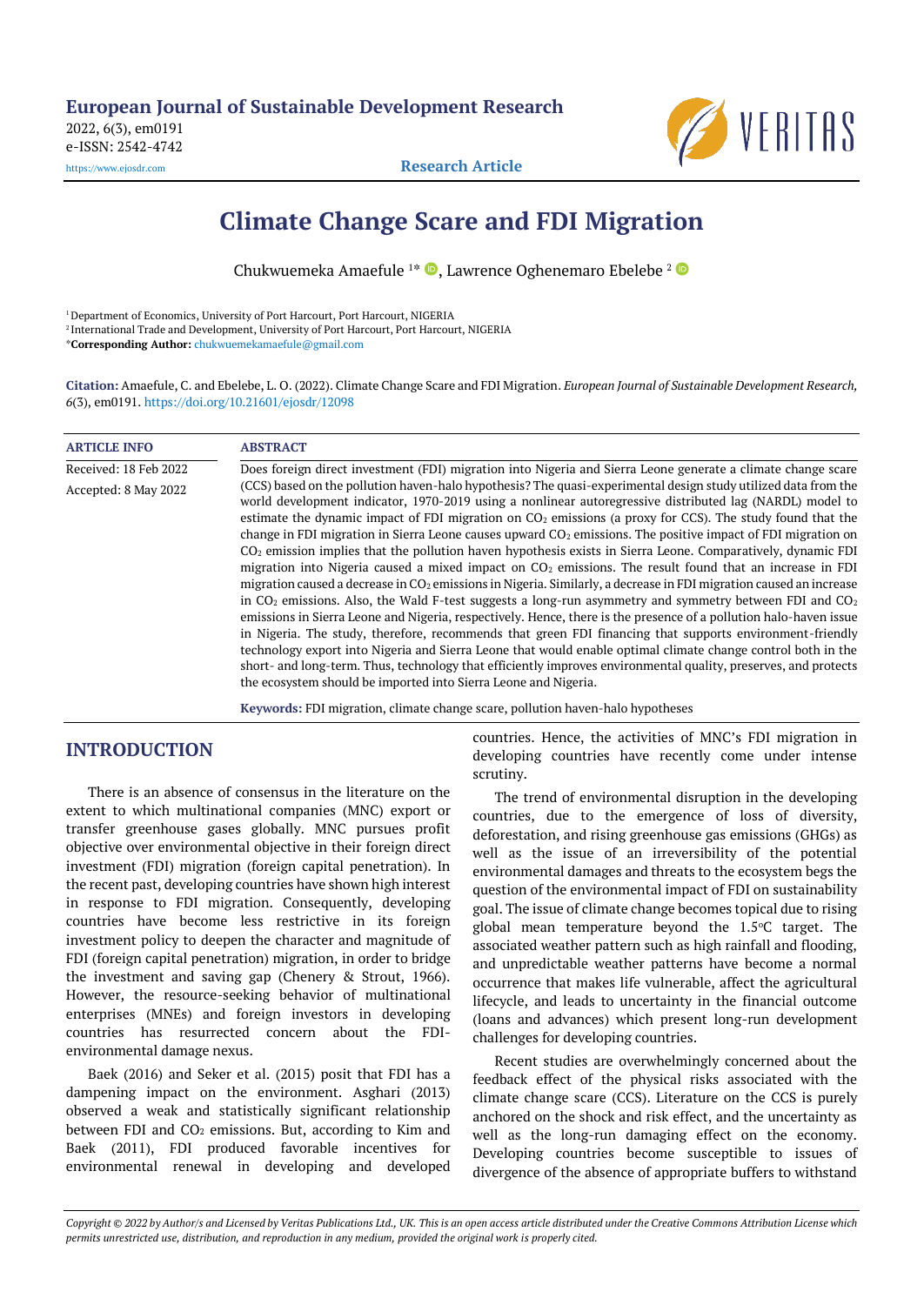the pressure from the unpredictable change in the atmospheric behavior. The crux underpinning the debate is whether FDI migration via MNE operations and technology channels, creates pollution that causes CCS in the recipient (host) developing countries? Specifically, does FDI migration cause CCS in Nigeria and Sierra Leone? Which of the hypothesis best explains the nexus between FDI migration and climate change? The objective of this study is to determine whether a dynamic pattern in FDI migration leads to CCS in Nigeria and Sierra Leone. FDI-technology migration into the fossil-fuel dependent sectors e.g. mining, oil and gas exploration, reveals the issue of the environmental impact of FDI on the development. Economists have questioned the empirical suitability of FDI migration to boost the environment (decoupling) as well as stimulate growth in developing countries through technological channels (Brunnermeier and Levinson, 2004; Kellenberg, 2009; Sauvant and Mann, 2017).

This study is divided into five major parts: introduction, literature review, methodology, results and discussion, and conclusion and policy recommendations.

## **LITERATURE REVIEW**

FDI is classified based on the direction of flow, nature of production process, motive, and sectoral dimension (Patterson et al., 2004). The imperative of FDI on the global economy is mixed. For instance, McKinnon (1973) and Shaw (1973) support financial liberalization, and Moyo and Le Roux (2020) support capital globalization. Conversely, issues such as contagion and liquidity effect (Claessens and Forbes, 2001; Detragiache and Spilimbergo, 2001; Kaminisky et al., 2003; Reinhart et al., 2002), volatility effect (Calvo and Reinhart, 2000; Mody and Taylor, 2013; Rodrik and Velasco, 2000), procyclicality effect (Calvo and Reinhart, 1999; Kose et al., 2003; World Bank, 2001), financial crisis (Dymski, 2005), etc. presents capital globalization (sub-species of FDI) as distortive to growth. Based on the foregoing ambiguity leveraging on FDI migration becomes a situational and country-specific issue.

Scholars are vexed with the fact that FDI migration stimulates new technology (Stefanovic, 2008), increases the spillover effect (Blomström and Kokko, 2000; Borensztein et al., 1998; Sjöholm, 1999; UNCTAD, 2000), accelerate technology transfer linkages for firms (Grossman and Helpman, 1991; Lim, 2001; Smarzynska Javorcik, 2004), stimulate innovation (Caves, 1996), enables competition (Blomström and Kokko, 1998; Lee and Tcha, 2004; Pessoa, 2007), fast-track multiplier firm's investment effect (de Mello Jr., 1997), boost integration (Barry, 2000; Zhang, 2001, 2006), improve financial sector development (Caprio and Honohan, 1999; Levine, 1996), and drive R&D across borders (Blomström and Kokko, 1998; Hanson, 2001). FDI enables the deliverables of infrastructures that reduce operating costs and boost investment (Henry, 2000; Stulz, 1999; Wheeler and Mody, 1992). Ariyo (1998) opines that FDI stimulates development in sub-Saharan Africa. In Africa, the new partnership for Africa's development (NEPAD) policies to attract FDI remains a core investment for growth (Stefanovic, 2008). Policies to attract FDI is dependent on factors as demonstrated in Murthy and Gambhir (2017) trade (investment)-environment triangle model which is consistent with Lall and Streeten (1977) argument. The core drivers to attract FDI include infrastructure (Wheeler and Mody, 1992), the exchange rate (Calderon-Rossel, 1985), political indices (Edwards, 1990), trade openness (Balasubramanyam et al., 1999), and absorptive capacity (Aitken and Harrison, 1999; Alfaro et al., 2004; Arteta et al., 2001; Bailliu, 2000; World Bank, 2001, 2021).

#### **Theoretical Literature**

The literature recognizes two channels through which FDI migration impact on the environment of the host countries. These channels, therefore, give rise to viz; pollution haven hypothesis: polluting industries will shift to locations with environmental lax standard and regulation (Kathuria, 2018), pollution halo hypothesis (clean technology argument), and scale effect hypothesis (growth expansion cause emission which adversely environmental degradation positively (Alvarez-Herranz et al., 2017). Also, the income levels and environment pollution relationship, which is conceptualized as environmental Kuznets curve (EKC) is relevant to the theoretical underpinning relationship between FDI and the environment (Copeland and Taylor, 2004; Dasgupta et al. 2002; Dinda, 2004). Porter's (1991) hypothesis is utilized as a policy response to the issue of environmental degradation. Porter's (1991) hypothesis argued that stringent environmental regulation is beneficial for polluting firms and through feedback such policies could stimulate innovation which in turn increases the productivity of firms. The beneficial (halo hypothesis) and harmful (haven hypothesis) underpin dimensions of FDI migration on climate vulnerabilities in developing countries.

#### **Empirical Literature**

Polloni-Silva et al. (2021) opined that a stable non-linear relationship between gross domestic product (GDP) per capita and CO<sup>2</sup> emissions and the halo hypothesis exists in Sao Paulo. Singhania and Saini (2021) found that FDI has a positive significant impact on environmental degradation. The systemgeneralized methods of moments show evidence of the pollution haven hypothesis. Sarkodie and Leirvik (2020) using dynamic heterogeneous estimation technique support pollution haven hypotheses in Africa. The study holds that renewable energy intensity reduces CCS in sub-Saharan Africa (SSA), and income level worsens pollution which affects climate change. Barua, Colombage, and Valenzuela (2020) autoregressive distributive lag (ARDL) study finds that FDI is sensitive to temperature fluctuation and precipitation changes. Temperature and precipitation have a long-run negative and positive impact respectively on global aggregate FDI flows. Khan (2014) posit that remittances into Brazil, Russia, India, China, and South Africa are the source of environmental degradation. However, in India, remittance reduced climate-CO<sub>2</sub> emissions. The study revealed that FDI inflow increases  $CO<sub>2</sub>$  which aligns with the pollution haven hypothesis. Li et al.'s (2019) FDI has an insignificant influence on environmental performance for a panel study between 1990 and 2014. Murthy and Gambhir's (2018) cubic model validates the pollution haven hypothesis in India for a model that integrates EKC and pollution halo-haven (PHH). Zhou et al. (2018) found that FDI increases carbon emissions in China.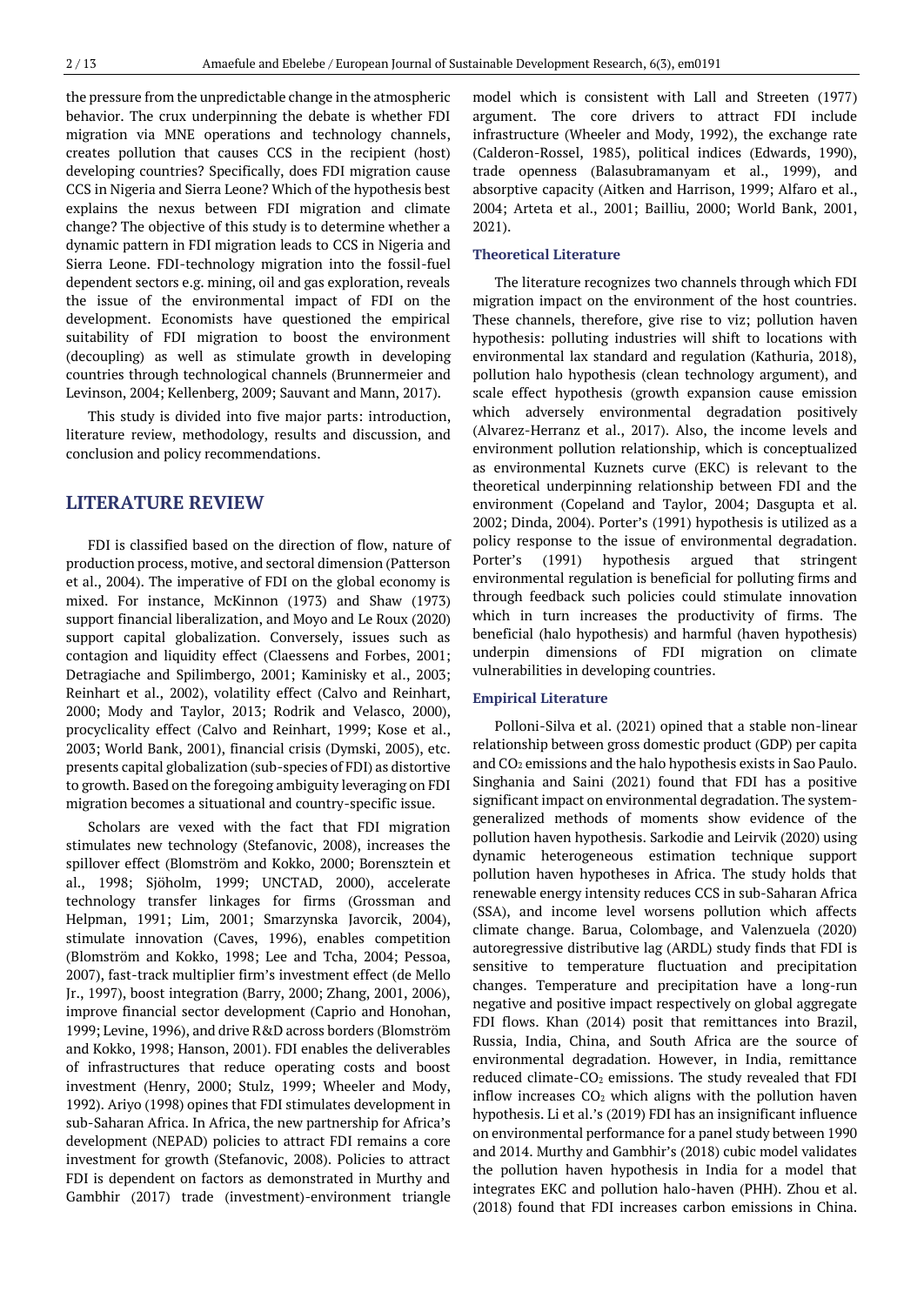Similarly, Zhu et al. (2016) obtained that the FDI effect on climate change is negative in countries with medium and high carbon emissions. Vinh (2015) found that FDI causes a rise in pollution-GHG emissions. The result supports the pollution haven hypothesis for Vietnam. Atici (2012) showed that FDI is favorable to Asian countries because there exists an inverse (decreasing) functional relationship linking FDI and climate change. Doytch and Uctum (2011) adopted pooled OLS estimation and found that FDI inflow into the manufacturing sector and poor countries support the pollution haven hypothesis, FDI inflow into the service sector and rich support the halo effect hypothesis. Deng and De-yong (2008) used panel data analysis and Liang (2005) employed the time series model and panel data found that FDI improves environmental quality and alleviates carbon emissions respectively. Grimes and Kentor (2003) adopted a cross-national panel regression analysis of sixty-six less developed countries. The study found that foreign capital penetration between 1980 and 1996 has a significant positive impact on growth in CO<sub>2</sub> emissions.

#### **Some Stylized Facts on Climate Change and FDI Nexus**

The term Climate Change Scare (CCS) is conceptualized to raise global awareness of the implosive tragedy that dynamic weather patterns for the ecosystem. Presently, the measurement of CCS is still subjective in the literature. Due to the adverse phenomenon of climate change, the term scare becomes inevitable. To remedy the climate change phenomena, the global focus is concisely placed on the optimal instruments to reverse the CCS to achieve decoupling and recoupling. The CCS is decomposed into physical risk and transitory risk. These risks generate permanent and temporary shocks in the economy. Scholars opined that the CCS is dynamic and produce shocks that influence the demand-side and supply-side of the economic relationship. Over time Scholars are worried about the dynamic nature and dimension of risk that climate change shock generates on the economy. Climate change causes output volatility (Cavallo and Noy, 2010), disrupts agricultural productivity (Cuervo and Gandhi, 1998), causes labour supply disequilibrium (Fankhauser and Tol, 2005), leads to capital depreciation (Stern, 2013), brings about insurance losses (Bank of England, 2015).

CCSs demand short-term direct regulation. Keynes (1936) admits that in the long run, we are all dead. If climate change continues unabated ceteris paribus, the long-run cost would sufficiently suppress the natural conditions of the ecosystem which will expose existence to an unimaginable risk. The climate change issue has attracted stimulating policy discussion about the unpredictable impact its long-run threat portends. Studies on the changing pattern of the biodiversity and ecosystem are closely monitored by the World Meteorological Organization; Intergovernmental Panel on Climate Change, NASA, UNEP, United Nations Framework Convention on Climate Change, and other global environment agencies show relatively global warming beyond the  $1.5^{\circ}$ CCOP 21 target. With the net-zero emission target by 2050, can the global community achieve the less than  $1.5^{\circ}$ C COP 21 target?

Emerging evidence on the dynamical (statistical) properties of climate change shows that the environment is in crisis (HDR, 2019). Changing statistical properties in **Figure 1** shows that global temperature, sea level, and  $CO<sub>2</sub>$  emissions



Feb Mar Apr May Jun Aug Sep Oct Nov Dec Jul **Figure 1.** Global earth temperature (1880-2020)

Source: Adapted from NASA (2020)



**Figure 2.** 2020 Earth's Reality and Global Warming Source: NASA

increased to  $2.1^\circ$ F since 1880, 3.3 million per year (mpy), and 416 part per million (ppm) respectively. On the other hand, arctic ice minimum and ice sheets dropped to 13.1% per decade and 429 billion metric tons per year (NASA, 2020). There are eight periods from 1880 to 2020 illustrated in **Figure 1**.

According to NASA (2020), these changes represented in different periods depict global warming. These periods constitute a significant threat to the weather events in terms of strength, frequency, spatial extent, and duration. Due to the changes in the global earth temperature which is shown to be heating up to  $+2.14$ °C in 2020 hotter than the average month recorded on earth in 1880. NASA (2020) going forward predicts that the earth reality in **Figure 2** is the most likely due to the emerging global earth temperature.

Given the new normal on the climate vulnerability, UNESCO's climate vulnerability index (CVI) in **Figure 3** provides a geographical outlook of countries' threat levels decomposed into a high, medium-high, medium, medium-low, and low country climate-vulnerable index. Africa's CVI is unarguably in crisis. This implies that Africa has a high climate vulnerability that leads to CCS. CCS generates risks and uncertainties which creates hazards and toxics on the economy. The risk and uncertainty generated by CCS affect economic interactions due to the direct nexus and interdependencies between the environment and economy. In the deepest form, scholars agree that environmental crises are caused by the degree of rising temperature, flooding, sea level, droughts, weather events, etc. In the literature, the concern over time has been to measure the exposure and manifestation of shock, the CCS generates on the financial and economic channels that underpin macroeconomic behaviors (Bruno &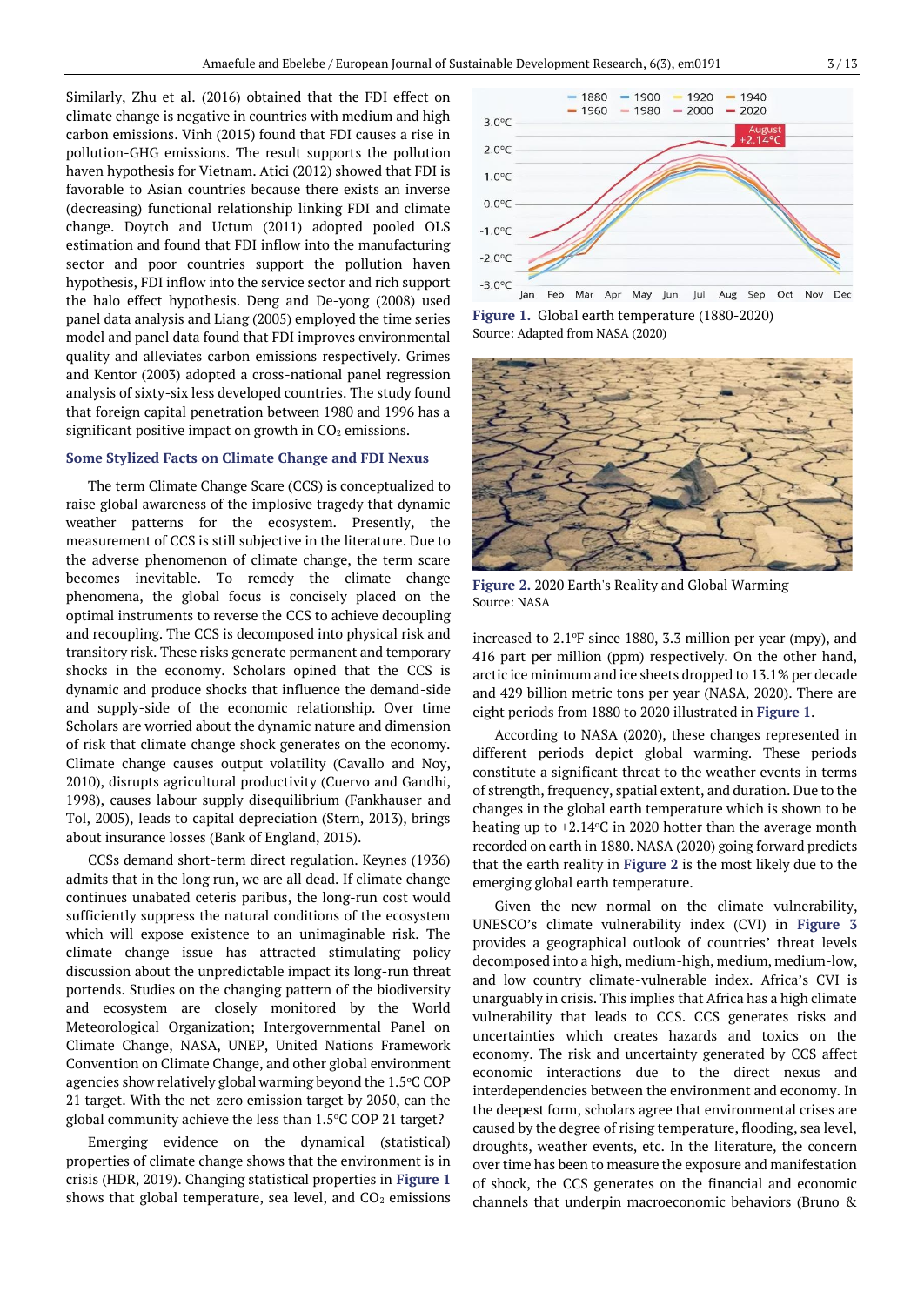

**Figure 3.** UNESCO CVI

Source: Adapted from Sullivan et al. (2009)



Figure 4. World and the selected regional CO<sub>2</sub> emissions

Shin, 2015). However, the unpredictable behavior of weather events as well as the dynamic nature of the ecosystem has made CCS topical because of the inevitable role the environment plays in human existence.

Buttressing Sullivan's (n. d.) thought in **Figure 3**, Nigeria and the majority of African countries have high and mediumhigh CVI. From the diagram, the CVI in Africa is unfortunately overwhelming. The long-run implication of CVI portends that Africa has a high-risk environment. Based on this staggering insight in **Figure 3**, economists have unanimously agreed on the nature and risk and uncertainty climate shock has on economic activities vice versa. There is consensus on the relative susceptible and intrinsic exposure risk that climate change shock produces on the economy. Scholars have opined that poverty and inequalities stifle the mitigation and adaptation process in climate change control. In the process of adopting strategies to overcome poverty through attracting FDI inflow to stimulate domestic production, the environment is arguably threatened.

In **Figure 4**, there is a wide departure between world  $CO<sub>2</sub>$ and Latin America CO<sub>2</sub> (LTACO<sub>2</sub>), sub-Saharan CO<sub>2</sub> (SSACO<sub>2</sub>), high indebted poor countries  $CO<sub>2</sub>$  (HIDCO<sub>2</sub>). The trends show increasing global  $CO<sub>2</sub>$  levels, but the  $CO<sub>2</sub>$  pace of selected countries seems quite unclear. When juxtaposed with **Figure 3**, where countries such as Nigeria, Ethiopia, Chad, and Sudan tend to have high CVI.

Battern (2018) opined that transitory risk is caused by policy redirection towards a low-carbon economy. Closely linked to the transitory risk are the issues of attaining SDGs and inclusiveness. The paradox is that based on the degree of openness and interdependencies, carbon emission control policy to mitigate CCS, affects energy use, which in turn increases climate change shock on the economy. Bauer and Rudebusch (2020) proposed a social discount rate (SDR) policy to achieve decoupling. SDR is anchored on the cost and benefit literature because of the emerging realization of the time dimension and the implication of the inevitable anthropogenic (human-influenced economic activities) and the unpredictable exposure climate vulnerabilities generate over time.

#### **FDI Migration into the Developing Economy**

Global (exogenous) capital migration is decomposed into the pull and push components (Calvo et al., 1993). The impact of exogenous capital migration on EG can be traced through several channels namely direct channels (transfer of technology) and indirect channels (specialization). Reisen and Soto (2001) contend that FDI can be helpful in terms of accelerating recipient countries' EG. Evidence exists on the various dimension of FDI on growth. The elaborate impact of FDI on the developing economy is traceable to studies such as Acadie (2009), Agosin and Machado (2005), Akinlo (2004), Amaefule (2019), Amaefule and Shoaga (2019), Amaefule et al. (2019), Bello and Adeniyi (2010), de Mello Jr. (1999), Ekpo (1997), Fedderke and Romm (2006), Gyapong and Karikari (1999), Irandoust and Ericsson (2005), Khan (2014), Lensink and Morrissey (2001), Schneider and Frey (1985), Tintin (2012), and Umoh et al. (2012). These foregoing studies notwithstanding the impact of FDI on developing countries showed mixed findings. Critically, these studies could not accommodate the recent emerging policy discussion on the impact of FDI on CCS through its role on growth through technological channels.

The trend of FDI migration in low-income countries (LICs) portrays three phases. These phases emanating from the trends show low FDI migration, high FDI migration, and decreasing FDI migration. Factors not limited to the economic environment, political stability, infrastructure, exchange rate,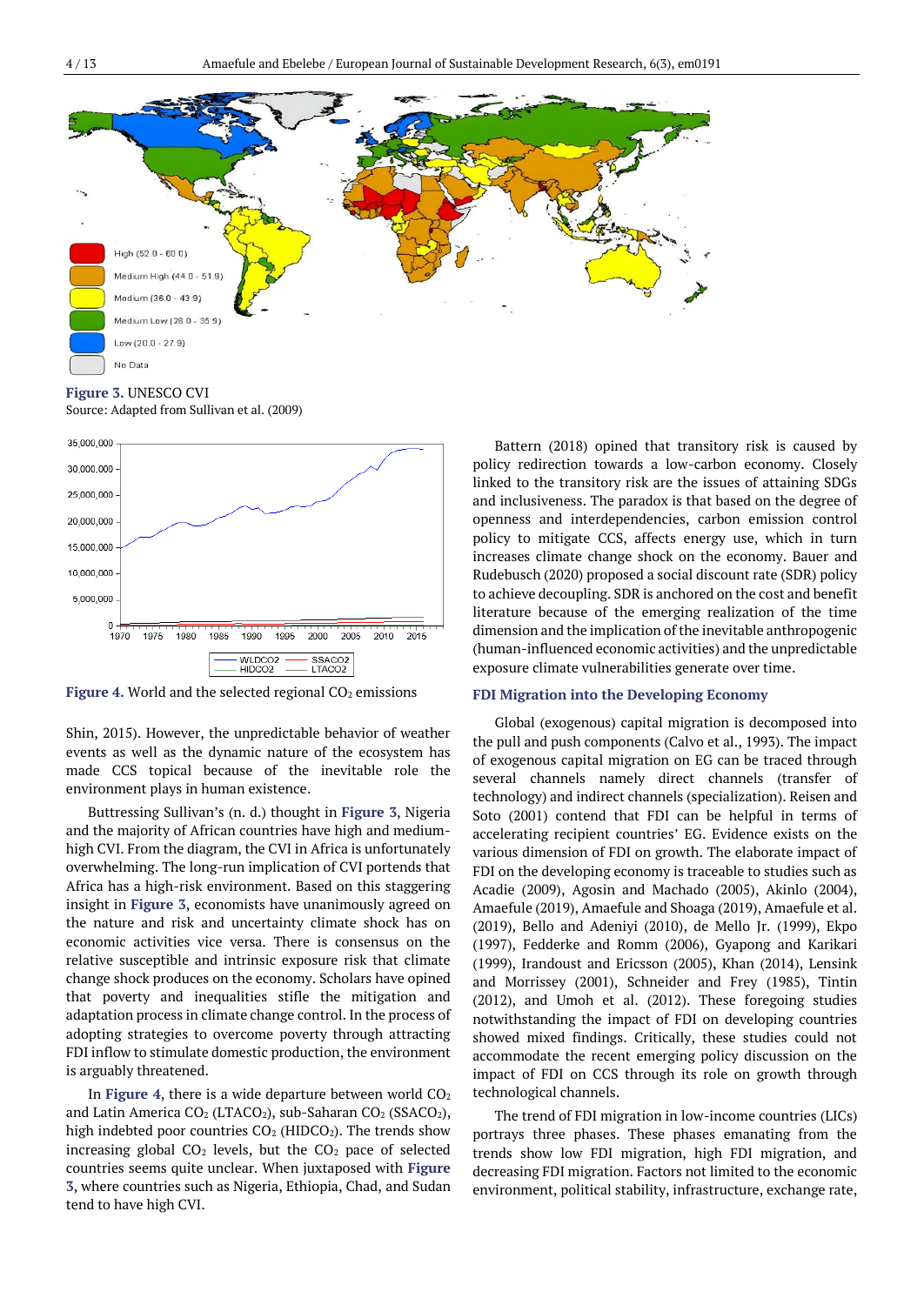

etc. are core determinants that may likely influence the behavior of FDI migration into developing countries (proxy by FDI migration into LICs).

Evidence from FDI migration in **Figure 5** underpins the various interpretation held by scholars. Given the staggering trend, economists thereby wonder about the probable consequence of FDI migration in the CCS debate.

# **DATA AND METHODOLOGY**

This paper employed a quasi-experimental design. The task in this article is to deeply reconcile the paradox between the desirable nature of FDI migration and the undesirable nature of climate change (pollution). In the literature, Solow (1956) robustly argued that exogenous technological migration is a sine qua non for growth. The exogenous growth function (EGF) argued that growth is generated from inputs such as technological progress, rates of savings, depreciation, and population growth. The logic underpinning the EGF theory is premised on the constant return to scale (CRS), continuous, and substitutable nature of EGF. The CRS dimension of EGF connotes that doubling technology leads to doubling growth.

#### **Data**

Data were sourced from world development indicators. Asiedu (2002) leveraged FDI migration as an explanatory variable to explain CCS. This paper approached this nexus from a quasi-experimental design enabled in a nonlinear autoregressive distributed lag (NARDL) model. NARDL permits the estimation of short-run and long-run nonlinearities through the positive and negative partial sum decomposition of the FDI migration (Shin et al., 2014). NARDL is structured in the process in the bound testing without considering the order of integration either *I*(0) or *I*(1) but *I*(2). It involves the determination of asymmetric dynamic multipliers, the application of Monte Carlo simulations to evaluate the properties of the parameters, and the estimated results.

#### **Theoretical Framework**

Trends in CO<sup>2</sup> emissions (**Figure 6**) and FDI migration (**Figure 7**) could be modelled in an asymmetric function. The obvious fact is that FDI inflow and CCS are predicated on the





dynamic changes. The dynamic dimension of FDI inflow and CCS could be tailored through the PHH hypotheses (PHH-H). These hypotheses argued that CCS responds to the dynamic changes in FDI inflows. PHH-H put forward a controversial template on the impact of FDI inflow on CCS through technological channels. The pollution halo hypothesis finds FDI inflows as a conduit for abating carbon emission. On the other hand, the pollution haven hypothesis supports FDI inflows as an instrument for gross carbon emission problems in the recipient country.

Ehrlich and Holdren (1971) developed a climate impact model developed as a function of population, affluence, and technology called the IPAT model. Over time due to the criticism in IPAT. Dietz and Rosa (1997) reformulated IPAT into stochastic impacts by regression on population, affluence, and technology (STIRPAT). The STIRPAT recognizes the cycles of causation between human systems and the ecosystem upon which they depend. STIRPAT provides the theoretical model used in explaining the pollution haven hypothesis, and pollution halo hypothesis. Given the Wang et al. (2017) STIRPAT in asymmetric laplace distribution mixture model. This study modified Wang et al. (2017). Given as,

$$
STIRPATH_t = \alpha P_t^{\beta} * A_t^{\gamma} * T_t^{\delta} \varepsilon_t, \qquad (1)
$$

where  $\alpha$  is the constant term,  $\beta$ ,  $\gamma$ , and  $\delta$  represents parameters, and  $\varepsilon_t$  is the disturbance term. Based on the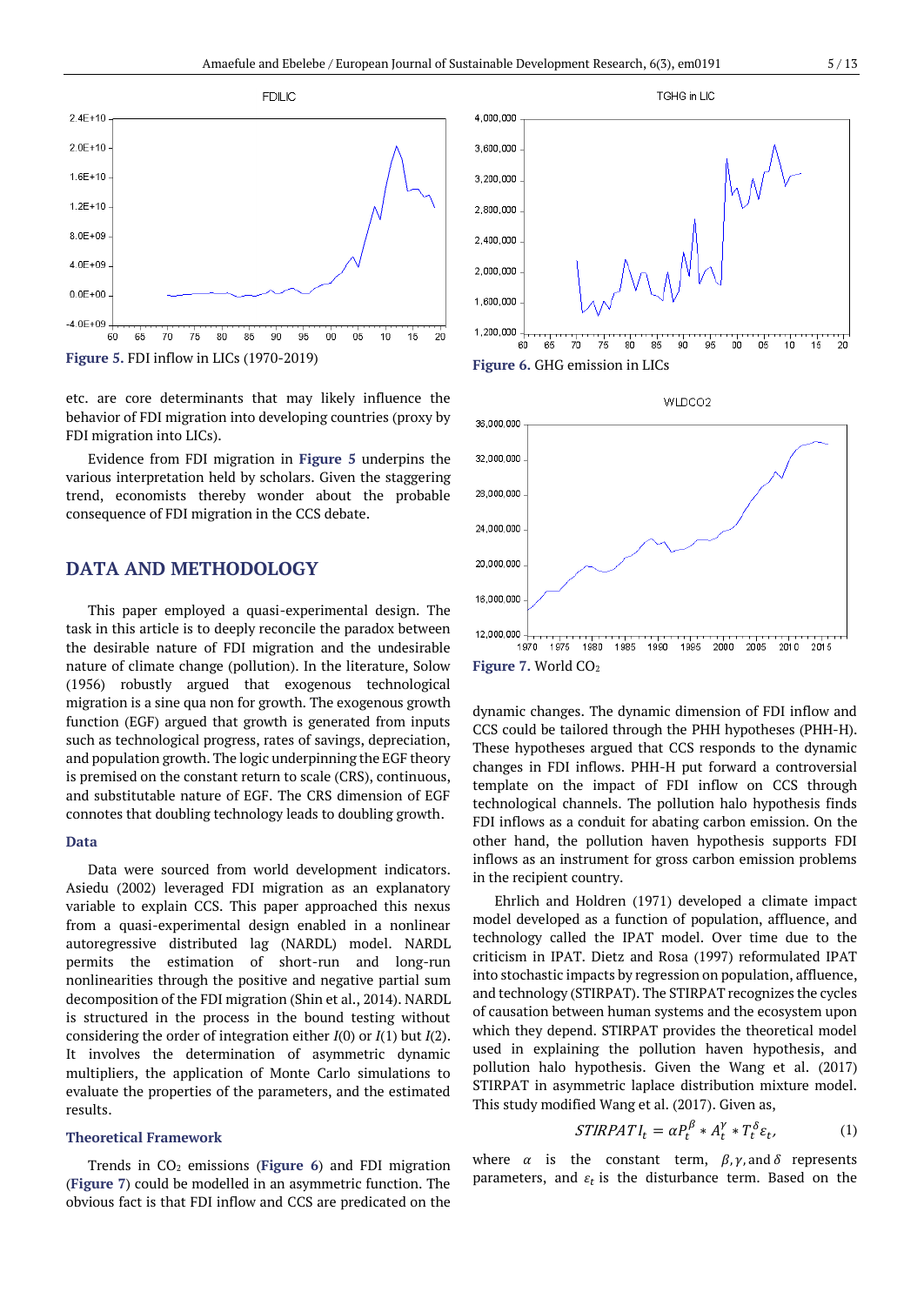foregoing model, *T*=technology, *I*=impact, *P*=population, and *A*=affluence. Thus,

$$
ln I_t = \alpha_1 + \beta_2 ln P_t + \gamma_3 ln A_t + \delta_4 ln T_t + \mu_t, \quad (2)
$$

Shin et al. (2011) ingeniously applied NARDL to estimate the unemployment-output relationship and the adjustment of retail prices of gas. In a simple NARDL framework, Dhaoui et al. (2017) employed NARDL in financial time series analysis based on the EGARCH model and regime-switching model. From the foregoing, it was observed that the literature acknowledges that FDI creates and enables new technology (Stefanovic, 2008), increase spillover effect (Blomström and Kokko, 2000; Borensztein et al., 1998; Sjöholm, 1999; UNCTAD, 2000), accelerate technology transfer linkages for firms (Grossman and Helpman, 1991; Lim, 2001; Smarzynska Javorcik, 2004). Therefore, this study utilized NARDL to examine the FDI migration and climate change nexus. Given the STIRPAT analytical framework underpinning FDI migration and climate change nexus. FDI migration into developing is conceptualized as technology to squarely align this paper to the pollution haven-halo hypotheses debate.

#### **Model Specification**

Thus, based on the theoretical framework,

$$
Climate change "scale" = f(FDI migration, \mu_t)
$$
 (3)

Expanding Eq. (3) to reflect the STIRPAT model in Eq. (2). It is pertinent to assert that the impact of the population (POP) and affluence proxy by GDP per capita (GDPC) is held constant, while technology proxy by FDI migration is allowed to assume two forms namely positive and negative FDI. The effect of the population has a distinctive impact on Nigeria and Sierra Leone in modelling climate change. For estimation reasons and second-order condition effect, the population is incorporated in Nigeria and silent in Sierra Leone (see Eq. (9) and Eq. (10)). This clarification is imperative to squarely bring us to speed the country-specific modelling framework employed in this paper.

$$
CCS_t = \overline{P_t} \overline{A_t} F D I_t \tag{4}
$$

The general form of the NARDL model can be, as follows:

$$
CCS_t = \alpha_1 + \beta_2 POP_t + \gamma_3 GDPC_t + \delta_4 FDI_t^+ + \delta_5 FDI_t^- + e_t \tag{5}
$$

where CCS is used as the regressand, FDI is the FDI inflow is the regressors,  $\delta = (\alpha_1, \delta_4, \delta_5)$  is a vector of long-term parameters to be estimated. From Eq. (5), the  $FDI_t^+$  and  $FDI_t^$ are the partial sums of positive and negative changes in FDI inflow. The partial sum behavior of FDI is fully captured in Calvo and Reinhart (2000), Mody and Taylor (2013), and Rodrik and Velasco (2000). In NARDL, the partial sum decomposition is calculated, as follows:

$$
FDI_t^+ = \sum_{i=1}^t \Delta FDI_t^+ = \sum_{i=1}^t max(\Delta FDI_i, 0) \qquad (6)
$$

$$
FDI_t^- = \sum_{i=1}^t \Delta FDI_t^- = \sum_{i=1}^t min(\Delta FDI_i, 0) \qquad (7)
$$

Based on partial sum decomposition of FDI in Eq. (6) and Eq. (7), Eq. (5) can be integrated into an ARDL form, as follows:

$$
\Delta CCS_r = \alpha_1 + \beta_2 POP_r + \nu_2 GDPC_r + \delta_A FDI_r^+ \tag{8}
$$

$$
+\sum_{i=0}^{q} (y_i^+ \Delta FDI_{t-1}^+ + y_i^- \Delta FDI_{t-1}^-) + \mu_t
$$

In Eq. (8),  $\rho$  and  $q$  are the lag order;  $\delta_4 = \frac{-\delta_4}{\sigma_4}$  $\frac{-\delta_4}{\alpha_1}$  and  $\delta_5 = \frac{-\delta_5}{\alpha_1}$  $\alpha_1$ measures the long-term impact of lagged increase in FDI and decrease in FDI, and  $\sum_{i=0}^{q} y_i^+ y_i^-$  measures the short-term impact of the increase and decrease in FDI on CCS.

The NARDL is employed both at *I*(0) or *I*(1). Also, the null hypothesis for this instrument is conducted using Wald test that  $\alpha_1 = \delta_4 = \delta_5 = 0$ . CCS in the equation is proxy by CO<sub>2</sub> emission. Hence, Eq. (9) and Eq. (10) are adjusted to for Nigeria and Sierra Leone, respectively, as follows:

$$
\Delta CO2_t = \alpha_1 + \beta_2 POP_t + \gamma_3 GDPC_t + \delta_4 FDI_t^+ + \delta_5 FDI_t^- + \tau_{6} CO2_{t-1} + \sigma_7 INT_t + \tau_8 BRDM_t
$$
  
+ 
$$
\sum_{i=1}^{\rho} \theta \Delta GHG_{t-1} + \sum_{i=0}^{\sigma} (y_i^+ \Delta FDI_{t-1}^+) + \mu_t
$$
  

$$
\Delta CO2_t = \alpha_1 + \gamma_3 GDPC_t + \delta_4 FDI_t^+ + \delta_5 FDI_t^- + \tau_{6} CO2_{t-1} + \sigma_7 INT_t + \tau_8 BRDM_t
$$
  
+ 
$$
\sum_{i=1}^{\rho} \theta \Delta GHG_{t-1} + \sum_{i=0}^{\sigma} (y_i^+ \Delta FDI_{t-1}^+) + \mu_t
$$
 (10)

Eq. (8) was adjusted with INT=interest rate, and BRDM=broad money captured in Eq. (9). In Eq. (9), only FDI was allowed to assume a dynamic asymmetric form. Hence,

- 1.  $+\beta_1 FDI_t^+ + \beta_2 FDI_t^-$ : This function measures the longrun FDI migration, decomposed into dynamic positive and negative FDI.
- 2.  $\sum_{i=1}^{p} \theta \Delta GHG_{t-1}$ : This variable is the autoregressive nature of the regressand.
- 3.  $\Sigma_{i=0}^{q}(y_i^+ \Delta FDI_{t-1}^+ + y_i^- \Delta FDI_{t-1}^-)$  measures the short-run dynamic FDI migration; and,
- 4.  $\mu_t$ is disturbance term. It is white noise in nature.
- 5. The difference between model 9 and model 10 is that population (pop) variable was expunged from 10 to enable a stable post-diagnostic test.

#### **Estimation Procedure**

The graphical representation of  $CO<sub>2</sub>$  emission (a proxy for CCS), FDI migration, population, GDP per capita in selected developing countries are portrayed in **Figure 8**-**Figure 11**. These trends depict the behavior of changes that had occurred in the hypothesized variables from 1970 to 2019.



**Figure 8.** CO<sup>2</sup> trends in selected developing countries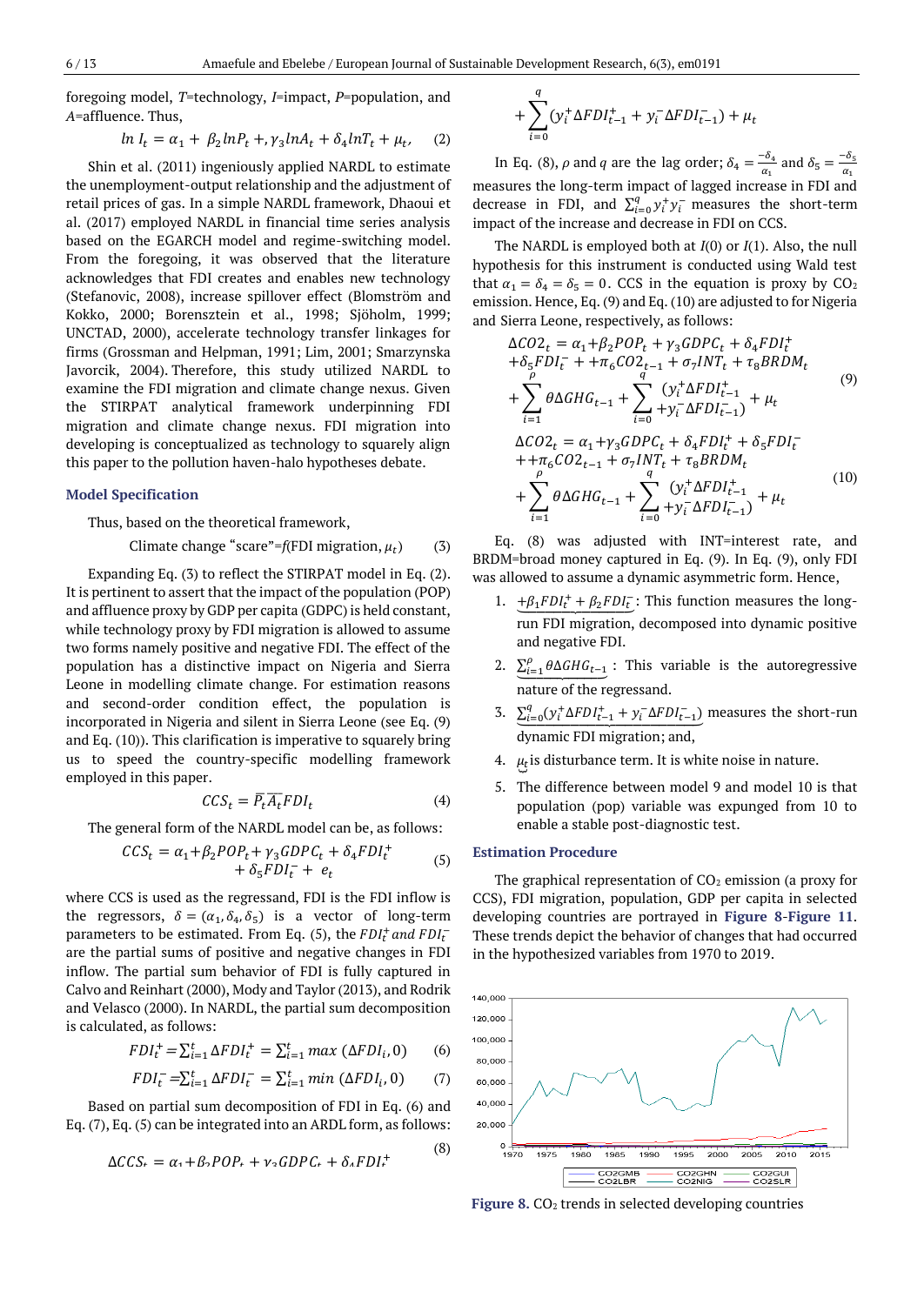

**Figure 9.** FDI migration trends in some developing countries



**Figure 10.** Population trends in selected developing countries



**Figure 11.** GDPC trends in selected developing countries

The graphical representations depict the existence of a trend. Furthermore, the data were subjected to a unit root test to determine the empirical validity of the variables. The variables were  $I(1)$ . This implies that the variables were differenced at order 1. Thus, the variables were suitable for NARDL empirical analysis. Before, embarking on demonstrating NARDL in Eviews 9, the VAR system was employed to determine the optimal lag criterion that would be used in defining the lag structure of the NARDL.

### **RESULTS AND DISCUSSION**

The results in **Table 1** show NARDL results that capture the impact of FDI migration on  $CO<sub>2</sub>$  emissions in Nigeria and Sierra Leone. From **Table 1**, the bound test showed that there is a long-run relationship between FDI migration and CO<sub>2</sub> emissions in Nigeria and Sierra Leone. This is because the computed F-test is greater than the lower and upper critical

|  | Table 1. NARDL results for Nigeria and Sierra Leone |  |  |  |  |  |  |
|--|-----------------------------------------------------|--|--|--|--|--|--|
|--|-----------------------------------------------------|--|--|--|--|--|--|

| Nigeria                    | $CO2$ emission |            |  |  |
|----------------------------|----------------|------------|--|--|
| <b>Bound test</b>          | 6.430232       | 6          |  |  |
| Critical values @ 5%       | IO: 2.45       | I1: 3.61   |  |  |
| Cointegrating equation     | $-1.072402$    | [0.0000]   |  |  |
| Long-run coefficient       |                |            |  |  |
| <b>FDI_positive</b>        | $-0.000011$    | [0.0950]   |  |  |
| FDI_negative               | 0.000010       | [0.1056]   |  |  |
| Post-diagnostic            |                |            |  |  |
| Ramsey reset               | 1.834728       | [0.1667]   |  |  |
| Heteroscedasticity         | 0.508939       | [0.9000]   |  |  |
| Serial correlation LM test | 0.893949       | [0.4212]   |  |  |
| Normality                  | 4.753966       | [0.092830] |  |  |
| Sierra Leone               | $CO2$ emission |            |  |  |
| <b>Bound test</b>          | 27.60650       | 5          |  |  |
| Critical values @ 5%       | IO: 2.62       | I1: 3.79   |  |  |
| Cointegrating equation     | $-1.511756$    | [0.0000]   |  |  |
| Long-run coefficient       |                |            |  |  |
| <b>FDI_positive</b>        | 0.000000       | [0.2028]   |  |  |
| FDI_negative               | 0.000000       | [0.2739]   |  |  |
| Post-diagnostic            |                |            |  |  |
| Ramsey reset               | 0.193460       | [0.6640]   |  |  |
| Heteroscedasticity         | 0.791956       | [0.6621]   |  |  |
| Serial correlation LM test | 1.044773       | [0.3679]   |  |  |
| Normality                  | 0.877883       | [0.644719] |  |  |

Note. Source: Author's computation from Eviews 9; p-values are in parenthesis

bound level at 5%. The bound test is consistent with the cointegrating equation which appeared with the appropriate negative sign and is statistically significant at 5%.

The study observed that the impact of FDI migration on CO<sup>2</sup> emissions into Nigeria and Sierra Leone generated a mixed result. The result showed a non-significant impact. But, the results showed that FDI migration worsens  $CO<sub>2</sub>$  emissions in Sierra Leone. The dynamic change in FDI migration led to an infinitesimal positive increase in  $CO<sub>2</sub>$  emissions. This implies that pollution haven strictly exists in Sierra Leone. Conversely, in the case of Nigeria, dynamic change in FDI migration caused negative  $CO<sub>2</sub>$  emissions (pollution haven issues) and positive  $CO<sub>2</sub>$  emissions (pollution halo issues).

The post-diagnostic results showed that the result is effective. The post-diagnostic result is complemented by the CUMSUM and CUMSUM square represented in **Figures 12**-**15**.



**Figure 12.** CUSUM square for Nigeria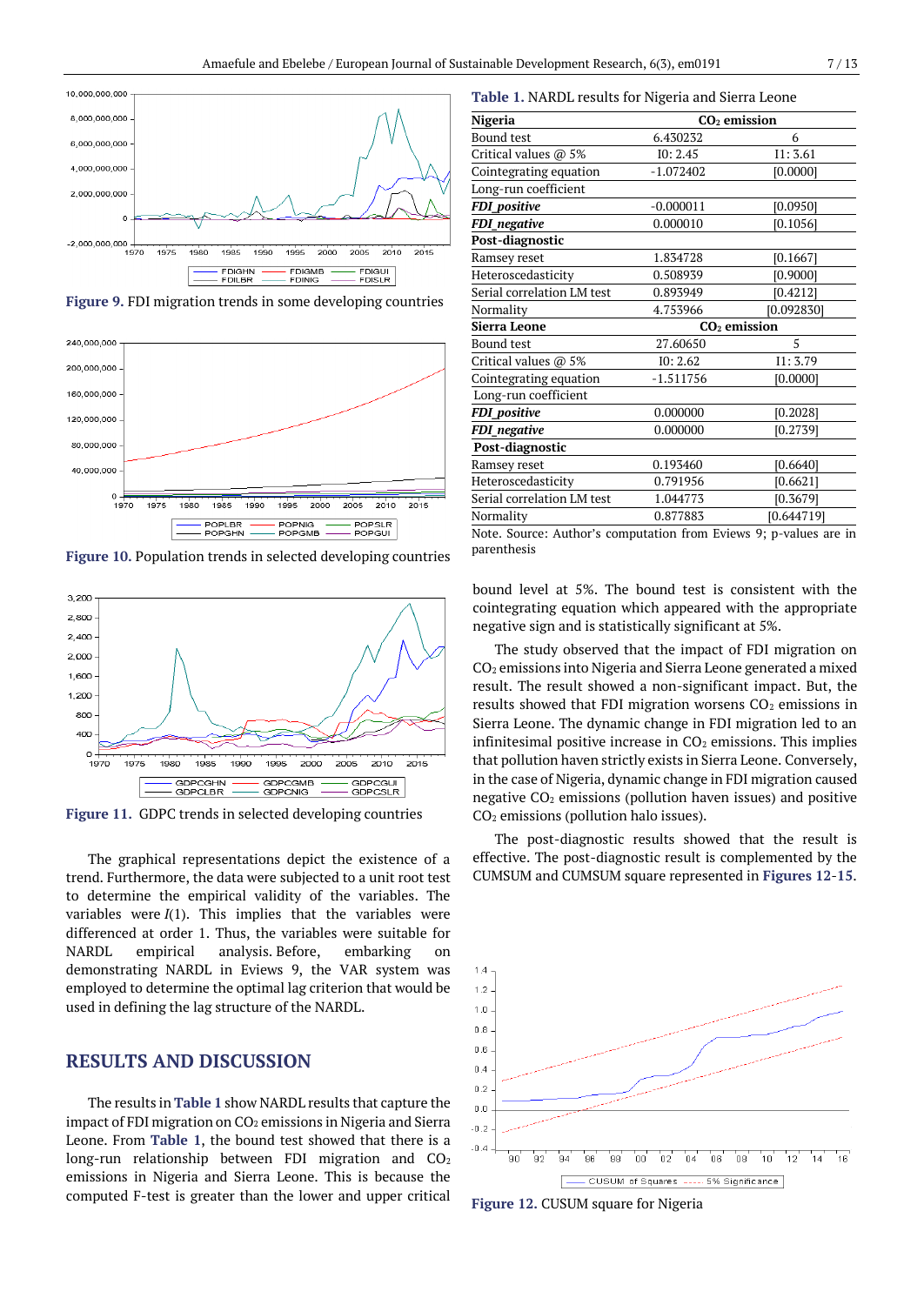

#### **Figure 13.** CUSUM for Nigeria



**Figure 14.** CUSUM square for Sierra Leone



**Figure 15.** CUSUM for Sierra Leone

#### **WALD test**

In a NARDL environment, the Wald F-test could be employed to determine long-run and short-run asymmetries. The null hypothesis at 5% LOS is there is long-run symmetry, the alternative hypothesis states there is long-run asymmetry. The related equational representation and hypothetical statement for Nigeria and Sierra Leone are given below.

#### *Nigeria Wald F-test*

#### **Equation**

D(CO2NIG)=**C(1)\*D(CO2NIG(-1))**+**C(2)\*D(FDINIG\_POS)**+  $C(3)*D(FDINIG_POS(-1))+C(4)*D(FDINIG_POS(-2))+$ 

#### **Table 2.** Wald test (Nigeria)

| <b>Equation: Untitled</b>           |          |             |                    |  |
|-------------------------------------|----------|-------------|--------------------|--|
| <b>Test statistic</b>               | Value    | df          | <b>Probability</b> |  |
| F-statistic                         | 2.866830 | (3, 28)     | 0.0543             |  |
| Chi-square                          | 8.600491 | 3           | 0.0351             |  |
| Null hypothesis: $C(1)=C(2)=C(6)=0$ |          |             |                    |  |
| <b>Null hypothesis summary</b>      |          |             |                    |  |
| Normalized restriction $(= 0)$      |          | Value       | Standard error     |  |
| C(1)                                |          | $-0.072402$ | 0.149494           |  |
| C(2)                                |          | $-8.59E-06$ | 3.23E-06           |  |
| C(6)                                |          | 7.46E-07    | 3.69E-06           |  |

Restrictions are linear in coefficients

#### **Table 3.** Wald test (Sierra Leone)

| <b>Equation: Untitled</b>           |          |             |                    |  |
|-------------------------------------|----------|-------------|--------------------|--|
| <b>Test statistic</b>               | Value    | df          | <b>Probability</b> |  |
| F-statistic                         | 7.137063 | (3, 25)     | 0.0013             |  |
| Chi-square                          | 21.41119 | 3           | 0.0001             |  |
| Null hypothesis: $C(1)=C(2)=C(6)=0$ |          |             |                    |  |
| <b>Null hypothesis summary</b>      |          |             |                    |  |
| Normalized restriction $(= 0)$      |          | Value       | Standard error     |  |
| C(1)                                |          | $-0.511756$ | 0.131634           |  |
| C(2)                                |          | 2.94E-07    | 1.17E-07           |  |
| C(6)                                |          | $-1.41E-06$ | 5.52E-07           |  |

Restrictions are linear in coefficients

C(5)\*D(FDINIG\_POS(-3))+**C(6)\*D(FDINIG\_NEG**)+  $C(7)*D(FDINIG_NEG(-1))+C(8)*D(FDINIG_NEG(-2))+$  $C(9)$ \*D(GDPCNIG)+C(10)\*D(POPNIG)+  $C(11)*D(BRDMNIG)+C(12)*D(BRDMNIG(-1))+$  $C(13)*D(INTNIG)+C(14)$ 

#### *Long-run symmetry hypothesis testing*

 $H0:C(1)=C(2)=C(6)=0$ H1: $C(1)=C(2)=C(6)\neq0$ 

#### *Sierra Leone WALD F-test*

#### **Equation**

D(CO2SLR)=**C(1)\*D(CO2SLR(-1))+C(2)\*D(FDISLR\_POS)**+  $C(3)$ \*D(FDISLR\_POS(-1))+C(4)\*D(FDISLR\_POS(-2))+ C(5)\*D(FDISLR\_POS(-3))+**C(6)\*D(FDISLR\_NEG)**+ C(7)\*D(FDISLR\_NEG(-1))+C(8)\*D(FDISLR\_NEG(-2))+  $C(9)$ \*D(BRDMSLR)+C(10)\*D(BRDMSLR(-1))+  $C(11)*D(GDPCSLR)+C(12)*D(GDPCSLR(-1))+$  $C(13)*D(INTSLR)+C(14)$ 

#### *Long-run symmetry hypothesis testing*

 $H0:C(1)=C(2)=C(6)=0$  $H1:C(1)=C(2)=C(6)\neq 0$ 

**Table 2** and **Table 3** are used to test the hypothesis in Nigeria and Sierra Leone, respectively. The hypothesis in NARDL tests for long-run symmetry and asymmetry between two variables. In this case, this study conducted the Wald Ftest at a 5% level of significance. From the F-test in **Table 2**, this study found that there is long-run symmetry between dynamic FDI and  $CO<sub>2</sub>$  emissions in Nigeria. Hence, the null hypothesis is accepted.

However, in the case of **Table 3**, the alternative hypothesis is accepted because the F-component is less than 5%. Hence, there is a long-run asymmetry between dynamic FDI and  $CO<sub>2</sub>$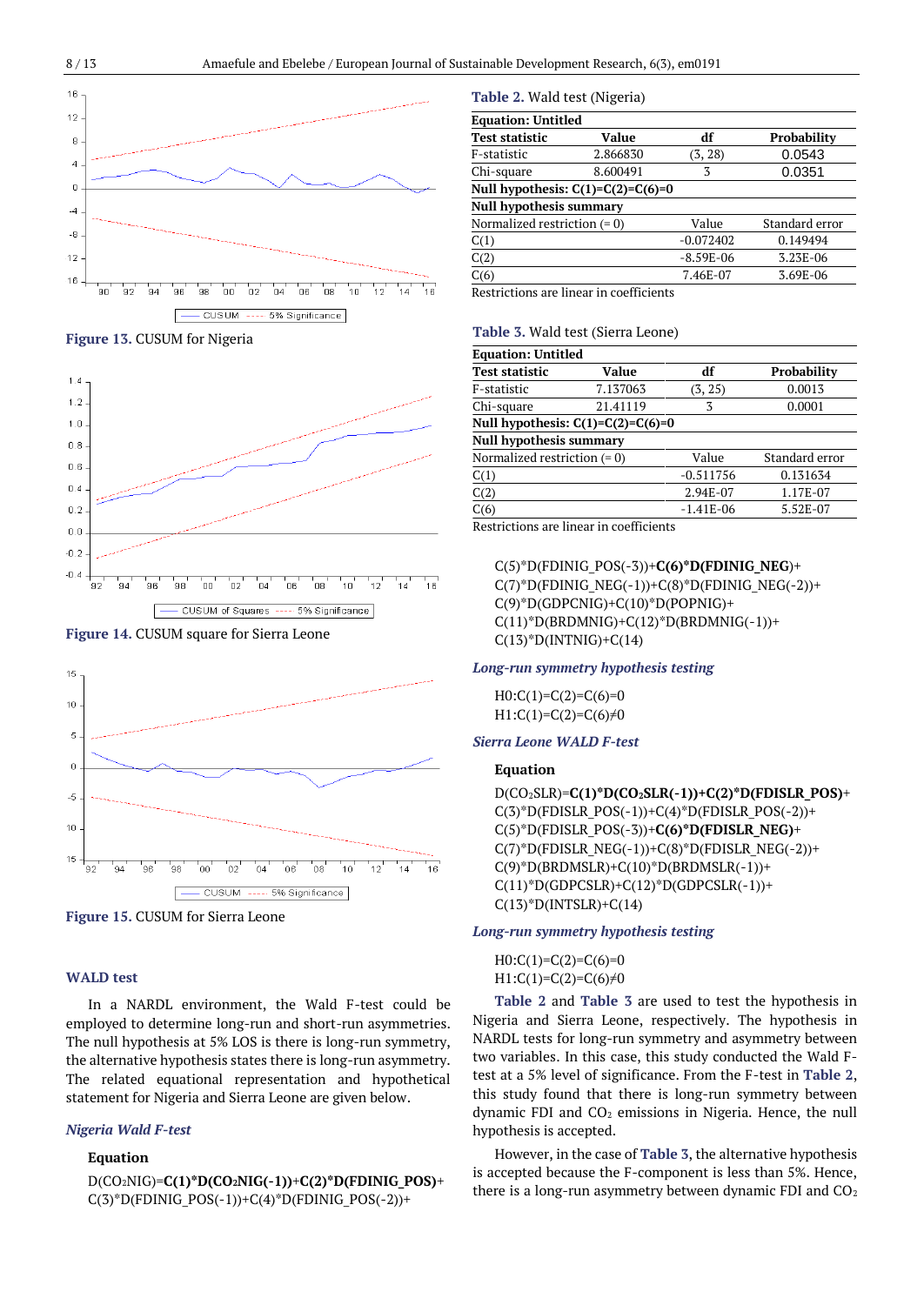emission in Sierra Leone. The implication is that whilst dynamic FDI migration could influence the outcome of  $CO<sub>2</sub>$ emissions in the long-run in Nigeria. Conversely, in Sierra Leone, dynamic FDI migration influence on  $CO<sub>2</sub>$  emissions is an asymmetry in nature.

# **CONCLUSION AND POLICY RECOMMENDATIONS**

The question of whether exogenous capital migration (proxy by FDI migration) into Nigeria and Sierra Leone generate CCS (proxy by  $CO<sub>2</sub>$  emissions) as well as impedes environment quality through technological channels was shown to be ambiguous in Nigeria and Sierra Leone. Based on the statistical properties of the results, the study concludes that the pollution haven hypothesis strictly captures the impact of FDI migration on climate change in Sierra Leone. In the case of Nigeria, both pollution halo and pollution haven hypotheses exist to capture the impact of FDI migration on CCS (proxy by CO<sub>2</sub> emissions) into Nigeria.

This study observed that the change in  $CO<sub>2</sub>$  emissions to a 1% change in dynamic FDI is highly infinitesimal. Thus, it is likely also, that FDI migration into Nigeria and Sierra Leone though possess the *apriori* signs to conclude whether pollution haven-halo hypotheses exist. The coefficient of FDI positive (increase) and FDI negative (decrease) is zero. These findings could mean that FDI migration through technology channels insignificantly generates pollution or industrial emission that increases  $CO<sub>2</sub>$  emissions. Also, the zero coefficient of FDI migration simply connotes that FDI migration is zero emitters in Nigeria and Sierra Leone. In **Figure 3**, Sullivan et al (2019) CVI revealed that Nigeria is a high-risk country. However, from the coefficients in **Table 1**, we conclude FDI migration is an insignificant and non-primary contributor to CVI in Nigeria.

Evidence from Sierra Leone in **Table 1**, this study adduces that FDI migration into Sierra Leone is consistent with Polloni-Silva et al. (2021), Sarkodie and Leirvik (2020), and Singhania and Saini (2021). Evidence from Doytch and Uctum (2011) states that FDI inflow into the service sector and poor economies align with the halo effect hypothesis. Similarly, Shahbaz et al. (2015) posit that FDI increases environmental degradation. However, the mixed results, in the case of Nigeria, imply the likelihood of pollution haven issue in Nigeria. Thus, advocacy for effective legislation on environmental control in Nigeria and Sierra Leone would ensure that MNCs adopts green technology financing and green technology transfer. This study recommends the formulation of a robust policy that would incentivize external technology financing that improves environmental quality in Nigeria and Sierra Leone.

**Author contributions:** All co-authors have involved in all stages of this study while preparing the final version. They all agree with the results and conclusions.

**Funding:** No external funding is received for this article.

**Declaration of interest:** The authors declare that they have no competing interests.

**Ethics approval and consent to participate:** Not applicable.

**Availability of data and materials:** All data generated or analyzed during this study are available for sharing when appropriate request is directed to corresponding author.

### **REFERENCES**

- Agosin, M. R. and Machado, R. (2005). Foreign investment in developing countries: Does it crowd in domestic investment? *Oxford Development Studies,* 33(2), 149-162. <https://doi.org/10.1080/13600810500137749>
- Aitken, B. J. and Harrison, A. E. (1999). Do domestic firms benefit from direct foreign investment? Evidence from Venezuela. *American Economic Review,* 89(3), 605-618. <https://doi.org/10.1257/aer.89.3.605>
- Akinlo, A. E. (2004). Foreign direct investment and growth in Nigeria: An empirical investigation. *Journal of Policy Modelling,* 26(5), 627-639. [https://doi.org/10.1016/](https://doi.org/10.1016/j.jpolmod.2004.04.011) [j.jpolmod.2004.04.011](https://doi.org/10.1016/j.jpolmod.2004.04.011)
- Alfaro, L., Chandra, A., Kalemi-Ozcan, S. and Sayek, S. (2004). FDI and economic growth: The role of local financial markets. *Journal of International Economics*, 64(1), 89-112. [https://doi.org/10.1016/S0022-1996\(03\)00081-3](https://doi.org/10.1016/S0022-1996(03)00081-3)
- Alvarez-Herranz, A., Balsalobre-Lorente, D., Shahbaz, M. and Cantos, J. M. (2017). Energy innovation and renewable energy consumption in the correction of air pollution levels. *Energy Policy,* 105, 386-397[. https://doi.org/10.1016/](https://doi.org/10.1016/j.enpol.2017.03.009) [j.enpol.2017.03.009](https://doi.org/10.1016/j.enpol.2017.03.009)
- Amaefule, C. (2019). Competitiveness, capital movement inward, and eco EMU in WAMZ. *International Journal Research and Scientific Innovation,* 6(12), 254-262.
- Amaefule, C. and Shoaga, A. (2019). FDI spillover and the size of trade growth in West African Monetary Zone. *International Journal of Innovative Research and Development,* 8(10), 29-34. [https://doi.org/10.24940/ijird/](https://doi.org/10.24940/ijird/2019/v8/i10/OCT19015) [2019/v8/i10/OCT19015](https://doi.org/10.24940/ijird/2019/v8/i10/OCT19015)
- Amaefule, C., Kalu, I. E. and Shoaga, A. (2019). Asymmetric modelling, capital account liberalization, and size of productivity in selected WAMZ countries. *IOSR Journal of Economics and Finance,* 10(5), 91-98.
- Ariyo, A. (1998). Investment and Nigeria's economic growth. In *Proceedings of the Investment in the Growth Process* (pp. 389-415).
- Arteta, C., Eichengreen, B. and Wyplosz, C (2001). *When does capital account liberalization help more than it hurts?* <https://doi.org/10.3386/w8414>
- Asghari, M. (2013). Does FDI promote MENA region's environment quality? Pollution halo or pollution haven hypothesis. *International Journal of Scientific Research in Environmental Sciences,* 1(6), 92-100. [https://doi.org/10.](https://doi.org/10.12983/ijsres-2013-p092-100) [12983/ijsres-2013-p092-100](https://doi.org/10.12983/ijsres-2013-p092-100)
- Asiedu, E. (2002). On the determinants of FDI to developing countries: Is Africa different? *World Development,* 30(1), 107-119. [https://doi.org/10.1016/S0305-750X\(01\)00100-0](https://doi.org/10.1016/S0305-750X(01)00100-0)
- Baek, J. (2016). A new look at the FDI-income-energyenvironment nexus: Dynamic panel data analysis of ASEAN. *Energy Policy,* 91, 22-27. [https://doi.org/10.1016/j.](https://doi.org/10.1016/j.enpol.2015.12.045) [enpol.2015.12.045](https://doi.org/10.1016/j.enpol.2015.12.045)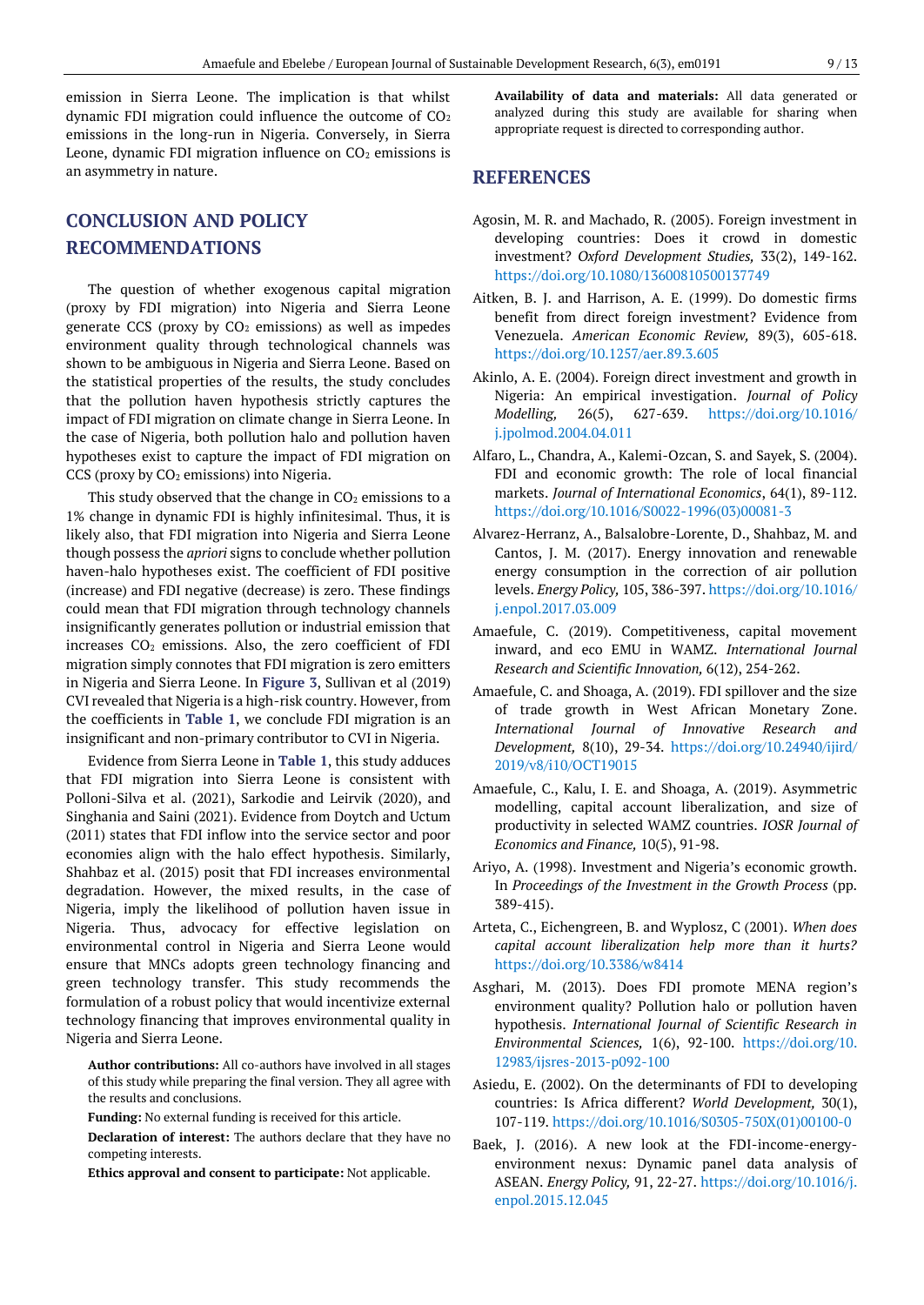- Bailliu, J. N. (2000). Private capital, financial development, and economic growth in developing countries. *Bank of Canada*. [https://www.bankofcanada.ca/wp-content/uploads/2010/](https://www.bankofcanada.ca/wp-content/uploads/2010/01/wp00-15.pdf) [01/wp00-15.pdf](https://www.bankofcanada.ca/wp-content/uploads/2010/01/wp00-15.pdf)
- Balasubramanyam, V. N., Salisu, M. and Sapsford, D. (1999). FDI as an engine of growth. *The Journal of International Trade and Economic Development,* 8(1), 27-40. <https://doi.org/10.1080/09638199900000003>
- Bank of England. (2015). The impact of climate change on the UK insurance sector: A climate change adaptation report by the prudential regulation authority. *Bank of England*. [http://bankofengland.co.uk/pra/documents/supervision/a](http://bankofengland.co.uk/pra/documents/supervision/activities/pradefra0915.pdf) [ctivities/pradefra0915.pdf](http://bankofengland.co.uk/pra/documents/supervision/activities/pradefra0915.pdf)
- Barry, F. (2002). FDI, infrastructure, and the welfare effects of labour migration. *The Manchester School,* 70(3), 364-379. <https://doi.org/10.1111/1467-9957.00307>
- Battern, S. (2018). Climate change and the macro-economy: A critical review. *Bank of England*. [https://doi.org/10.2139/](https://doi.org/10.2139/ssrn.3104554) [ssrn.3104554](https://doi.org/10.2139/ssrn.3104554)
- Bauer, M. D. and Rudebusch, G. D. (2020). The rising cost of climate change: Evidence from the Bond market. *Federal Reserve Bank of San Francisco WP, 2020-25.* [https://doi.org/](https://doi.org/10.2139/ssrn.3649958) [10.2139/ssrn.3649958](https://doi.org/10.2139/ssrn.3649958)
- Bello, A. and Adeniyi, O. (2010). FDI and the environment in developing economies: Evidence from Nigeria. *Environment Research Journal,* 4(4), 291-297. <https://doi.org/10.3923/erj.2010.291.297>
- Blomström, M. and Kokko, A. (1998). Multinational corporation and spillovers. *Journal of Economic Survey,*  12(3), 247-277. <https://doi.org/10.1111/1467-6419.00056>
- Blomström, M. and Kokko, A. (2000). Outward investment, employment and wages in Swedish multinationals. *Oxford Review of Economic Policy,* 16(3), 76-89. [https://doi.org/](https://doi.org/10.1093/oxrep/16.3.76) [10.1093/oxrep/16.3.76](https://doi.org/10.1093/oxrep/16.3.76)
- Borensztein, E., De Gregorio, J. and Lee, J.-W. (1998). How does foreign direct investment affect growth? *Journal of International Economics,* 45(1), 115-135. [https://doi.org/10.](https://doi.org/10.1016/S0022-1996(97)00033-0) [1016/S0022-1996\(97\)00033-0](https://doi.org/10.1016/S0022-1996(97)00033-0)
- Brunnermeier, S. B. and Levinson, A. (2004). Examining the evidence on environmental regulation and industry location. *Journal of Environment and Development,* 13(1), 6- 41.<https://doi.org/10.1177/1070496503256500>
- Bruno, V. and Shin, H. S. (2015). Capital flows and the risktaking channel of monetary policy. *Journal of Monetary Economics,* 71, 119-132[. https://doi.org/10.1016/j.jmoneco.](https://doi.org/10.1016/j.jmoneco.2014.11.011) [2014.11.011](https://doi.org/10.1016/j.jmoneco.2014.11.011)
- Calderon-Rossel, J. R. (1985). Towards the theory of foreign direct investment. *Oxford Economic Papers,* 37(2), 282-291. <https://doi.org/10.1093/oxfordjournals.oep.ao41686>
- Calvo, G. A. and Reinhart, C. M. (1999). Capital flow reversals, the exchange rate debate, and dollarization. *Finance and Development,* 36, 13-15.
- Calvo, G. A. and Reinhart, C. M. (2000). When capital inflows come to a sudden stop: Consequence and policy options. In P. Kenen and A. Swoboda (Eds.), *Reforming the international monetary and financial system* (pp. 175-201)*.* International Monetary Fund.
- Calvo, G. A., Leiderman, L. and Reinhart, C. M. (1993). Capital inflows and real exchange rate appreciation in Latin America: The role of external factors. *IMF Staff Papers,*  40(1), 108-151. <https://doi.org/10.2307/3867379>
- Caprio, G. and Honohan, P. (1999). Restoring banking stability: Beyond supervised capital requirement. *Journal of Economic Perspectives,* 13(4), 43-64. [https://doi.org/10.](https://doi.org/10.1257/jep.13.4.43) [1257/jep.13.4.43](https://doi.org/10.1257/jep.13.4.43)
- Cavallo, E. and Noy, I. (2010). The economics of natural disasters: A survey. *IDB Working Paper Series*. <https://doi.org/10.2139/ssrn.1817217>
- Caves, R. E. (1996). *Multinational enterprise and economic analysis*. Cambridge University Press. [https://doi.org/10.](https://doi.org/10.1017/CBO9780511619113) [1017/CBO9780511619113](https://doi.org/10.1017/CBO9780511619113)
- Chenery, H. B. and Strout, A. M. (1966). Foreign assistances and economic development. *American Economic Review,*  56(4), 679-733.
- Claessens, S., Forbes, K. J. (2001). International financial contagion: An overview of the issues and the book. In S. Claessens and K. J. Forbes (Eds.), *International financial contagion* (pp. 3-17). Springer. [https://doi.org/10.1007/](https://doi.org/10.1007/978-1-4757-3314-3_1) [978-1-4757-3314-3\\_1](https://doi.org/10.1007/978-1-4757-3314-3_1)
- Copeland, B. R. and Taylor, M. S. (2004). Trade growth and the environment. *Journal of Economic Literature,* 42(1), 7-71. <https://doi.org/10.1257/.42.1.7>
- Cuervo, J. and Gandhi, V. P. (1998). Carbon taxes: Their macroeconomic effects and prospects for global adoption: A survey of the literature. *IMF Working Paper 1998/073*. <https://doi.org/10.2139/ssrn.882354>
- Dasgupta, S., Laplante, B., Wang, H. and Wheeler, D. (2002). Confronting the environmental Kuznets curve. *Journal of Economic Perspectives,* 16(1), 147-168. [https://doi.org/10.](https://doi.org/10.1257/0895330027157) [1257/0895330027157](https://doi.org/10.1257/0895330027157)
- de Mello Jr., L. R. (1997). Foreign direct investment in developing countries and growth: A select survey. *Journal of Developing Studies,* 34(1), 1-34. [https://doi.org/10.1080/](https://doi.org/10.1080/00220389708422501) [00220389708422501](https://doi.org/10.1080/00220389708422501)
- de Mello Jr., L. R. (1999). Foreign direct investment-led growth: Evidence from time series and panel data. *Oxford Economic Papers,* 51(1), 133-151. [https://doi.org/10.1093/](https://doi.org/10.1093/oep/51.1.133) [oep/51.1.133](https://doi.org/10.1093/oep/51.1.133)
- Deng, B. and De-yong, S. (2008). Study of the relationship between China's foreign, FDI and environmental pollution: 1995-2005. *International Trade Issues,* 4, 101-108.
- Detragiache, E. and Spilimbergo, A. (2001). Crisis and liquidity: Evidence and interpretation. *IMF Working Paper*. <https://doi.org/10.2139/ssrn.260229>
- Dhaoui, A., Bacha, S. and McMillan, D. (2017). Investor emotional biases and trading volume's asymmetric response: A non-linear ARDL approach tested in S&P500 stock market. *Cogent Economics & Finance,* 5(1), 1274225. <https://doi.org/10.1080/23322039.2016.1274225>
- Dietz, T. and Rosa, E. A. (1997). Effects of population and affluence on CO<sup>2</sup> emission. *Proceedings of the National Academy of Science,* 94(1), 175-179. [https://doi.org/10.](https://doi.org/10.1073/pnas.94.1.175) [1073/pnas.94.1.175](https://doi.org/10.1073/pnas.94.1.175)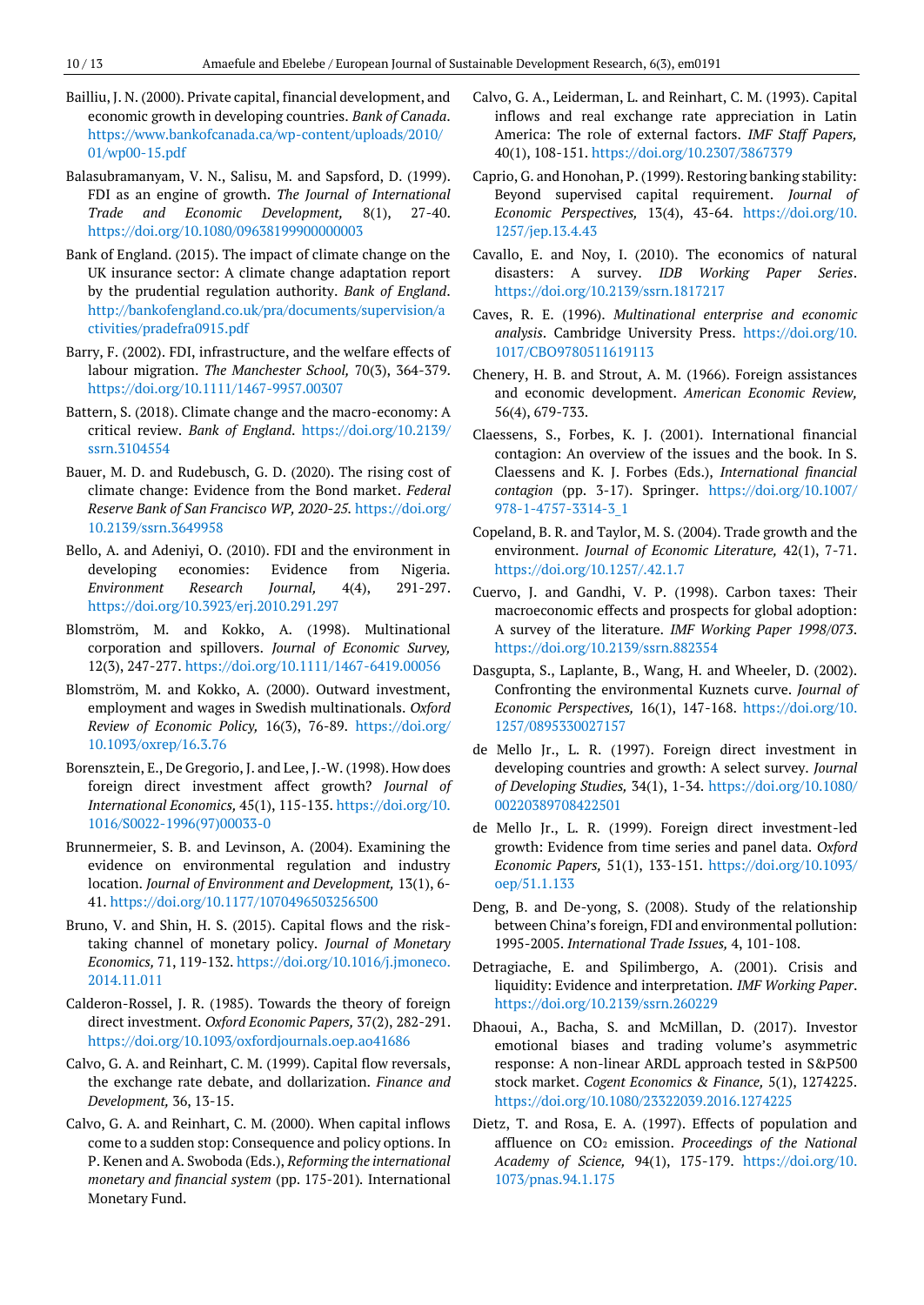- Dinda, S. (2004). Environmental Kuznets curve hypothesis: A survey. *Ecological Economics,* 49(4), 431-455. <https://doi.org/10.1016/j.ecolecon.2004.02.011>
- Doytch, N. and Uctum, M. (2011). Globalization and the environmental spillovers of sectoral FDI. *Freit.org*. [https://www.freit.org/WorkingPapers/Papers/ForeignInve](https://www.freit.org/WorkingPapers/Papers/ForeignInvestment/FREIT530.pdf) [stment/FREIT530.pdf](https://www.freit.org/WorkingPapers/Papers/ForeignInvestment/FREIT530.pdf)
- Dymski, G. A. (2005). Financial globalization, social exclusion, and financial crisis. *International Review of Applied Economics,* 19(4), 439-457. [https://doi.org/10.1080/](https://doi.org/10.1080/02692170500213319) [02692170500213319](https://doi.org/10.1080/02692170500213319)
- Edwards, S. (1990). Capital flows, FDI, and debt-equity swaps in developing countries. *NBER Working Paper No. 3497*. <https://doi.org/10.3386/w3497>
- Ehrlich, P. R. and Holdren, J. P. (1971). Impact of population growth. *Science, New Series,* 171(3977), 1212-1217. <https://doi.org/10.1126/science.171.3977.1212>
- Ekpo, A. H. (1997). FDI in Nigeria: Evidence from time series data. *CBN Economic and Financial Review,* 35(1), 47-64.
- Fankhauser, S. and Tol, R. S. J. (2005). On climate change and economic growth. *Resource and Energy Economics,* 27(1), 1- 17.<https://doi.org/10.1016/j.reseneeco.2004.03.003>
- Fedderke, J. W. and Romm, A. T. (2006). Growth impact and determinants of FDI into South Africa, 1956-2003. *University of Cape Town Working Paper 12*. [https://doi.org/](https://doi.org/10.1016/j.econmod.2005.10.005) [10.1016/j.econmod.2005.10.005](https://doi.org/10.1016/j.econmod.2005.10.005)
- Grimes, P. and Kentor, J. (2003). Exporting the greenhouse: Foreign capital penetration and CO emissions 1980-1996. *Journal of World-Systems Research,* 9(2), 261-275. <https://doi.org/10.5195/jwsr.2003.244>
- Grossman, G. M. and Helpman, E. (1991). Trade, knowledge spillover, and growth. *European Economic Review,* 35(2-3), 517-526. [https://doi.org/10.1016/0014-2921\(91\)90153-A](https://doi.org/10.1016/0014-2921(91)90153-A)
- Gyapong, A. O. and Karikari, J. A. (1999). Direct foreign investment strategies and economic performance in Ghana and Ivory Coast. *Journal of Economic Development,* 24(1), 133-147.
- Hanson, G. (2001). Should countries promote FDI? *G-24 Discussion Paper, No. 9*. [https://core.ac.uk/download/pdf/](https://core.ac.uk/download/pdf/7043195.pdf) [7043195.pdf](https://core.ac.uk/download/pdf/7043195.pdf)
- HDR. (2019). Human development report 2019. *hdr.undp.org.* <https://hdr.undp.org/sites/default/files/hdr2019.pdf>
- Henry, P. B. (2000). Do stock market liberalization cause investment booms? *Journal of Financial Economics,* 58(1-2), 301-334. [https://doi.org/10.1016/S0304-405X\(00\)00073-8](https://doi.org/10.1016/S0304-405X(00)00073-8)
- Irandoust, M. and Ericsson, J. (2005). Foreign aid, domestic savings, and growth in LDCs: An application of likelihoodbased panel cointegration. *Economic Modelling,* 22(4), 616- 627.<https://doi.org/10.1016/j.econmod.2004.03.004>
- Kaminisky, G. L., Reinhart, C. M. and Vegh, C. A. (2003). The unholy trinity of financial contagion. *Journal of Economic Perspectives,* 17(4), 51-74. [https://doi.org/10.1257/](https://doi.org/10.1257/089533003772034899) [089533003772034899](https://doi.org/10.1257/089533003772034899)
- Kathuria, V. (2018). Does environmental governance matter for FDI? Testing the pollution haven hypothesis for Indian states. *Asian Development Review,* 35(1), 81-107. [https://doi.org/10.1162/adev\\_a\\_00106](https://doi.org/10.1162/adev_a_00106)
- Kellenberg, D. (2009). An empirical investigation of the pollution haven effect with strategic environment and trade policy. *Journal of International Economics,* 78(2), 242- 255. <https://doi.org/10.1016/j.jinteco.2009.04.004>
- Keynes, J. M. (1936). *The general theory of employment, interest, and money.* Stellar Classics.
- Khan, A. A. (2014). FDI flows in developing countries: An empirical study. *Global Journal of Finance and Management,*  6(1), 27-34.
- Kim, H. S. and Baek, J. (2011). The environment consequences of economic growth revisited. *Economics Bulletin,* 31(2), 1198-1211.
- Kose, M. A., Prasad, E. S. and Terrones, M. E. (2003). Financial integration and macroeconomic volatility. *IMF Staff Papers,* 50, 119-142. <https://doi.org/10.2139/ssrn.3923430>
- Lall, S. and Streeten, P. (1977). *FDI, transnational and developing countries*. Macmillan. [https://doi.org/](https://doi.org/10.1007/978-1-349-02290-8) [10.1007/978-1-349-02290-8](https://doi.org/10.1007/978-1-349-02290-8)
- Ledyaeva, S. and Linden, M. (2006). FDI and economic growth: Empirical evidence from Russia regions. *BOFIT Discussion Paper No. 17/2006*[. https://doi.org/10.2139/ssrn.1002361](https://doi.org/10.2139/ssrn.1002361)
- Lee, M. and Tcha, M. J. (2004). The color of money: The effects of FDI on economic growth in transition. *Review of International Economics,* 14(3), 478-493.
- Lensink, R. and Morrissey, O. (2001). FDI: Flows, volatility, and growth in developing countries. *CREDIT Research Paper*. <https://core.ac.uk/download/pdf/6909053.pdf>
- Levine, R. (1996). Foreign banks, financial development, and economic growth. *Journal of Economic Literature,* 35, 224- 254.
- Lim, E.-G. (2001). Determinants of, and the relation between, foreign direct investment and growth: A summary of the recent literature. *IMF Working Paper No. 01/175*. <https://doi.org/10.5089/9781451858754.001>
- McKinnon, R. I. (1973). *Money and capital in economic development*. Brookings Institution.
- Mody, A. and Taylor, M. P. (2013). International capital crunches: The time varying role of informational asymmetries. *Applied Economics,* 45(20), 2961-2973. <https://doi.org/10.1080/00036846.2012.657355>
- Moyo, C. and Le Roux, P. (2020). Financial liberalization, financial development, and financial crises in SADC countries. *Journal of Financial Economic Policy,* 12(4), 477- 494.<https://doi.org/10.1108/JFEP-07-2018-0102>
- Murthy, K. V. B. and Gambhir, S. (2017). International trade and foreign direct investment: Empirical testing of the trade-environmental triangle. *Transnational Corporations Review,* 9(2), 122-134. [https://doi.org/10.1080/19186444.](https://doi.org/10.1080/19186444.2017.1326718) [2017.1326718](https://doi.org/10.1080/19186444.2017.1326718)
- Murthy, K. V. B. and Gambhir, S. (2018). Analysing environment Kuznets curve and pollution haven hypothesis in India in the context of domestic and global policy change. *Australasian Accounting, Business and Finance Journal,* 12(2), 134-156. [https://doi.org/](https://doi.org/10.14453/aabfj.v12i2.9) [10.14453/aabfj.v12i2.9](https://doi.org/10.14453/aabfj.v12i2.9)
- NASA. (2020). Earth is heating up. *NASA.* <https://climate.nasa.gov/>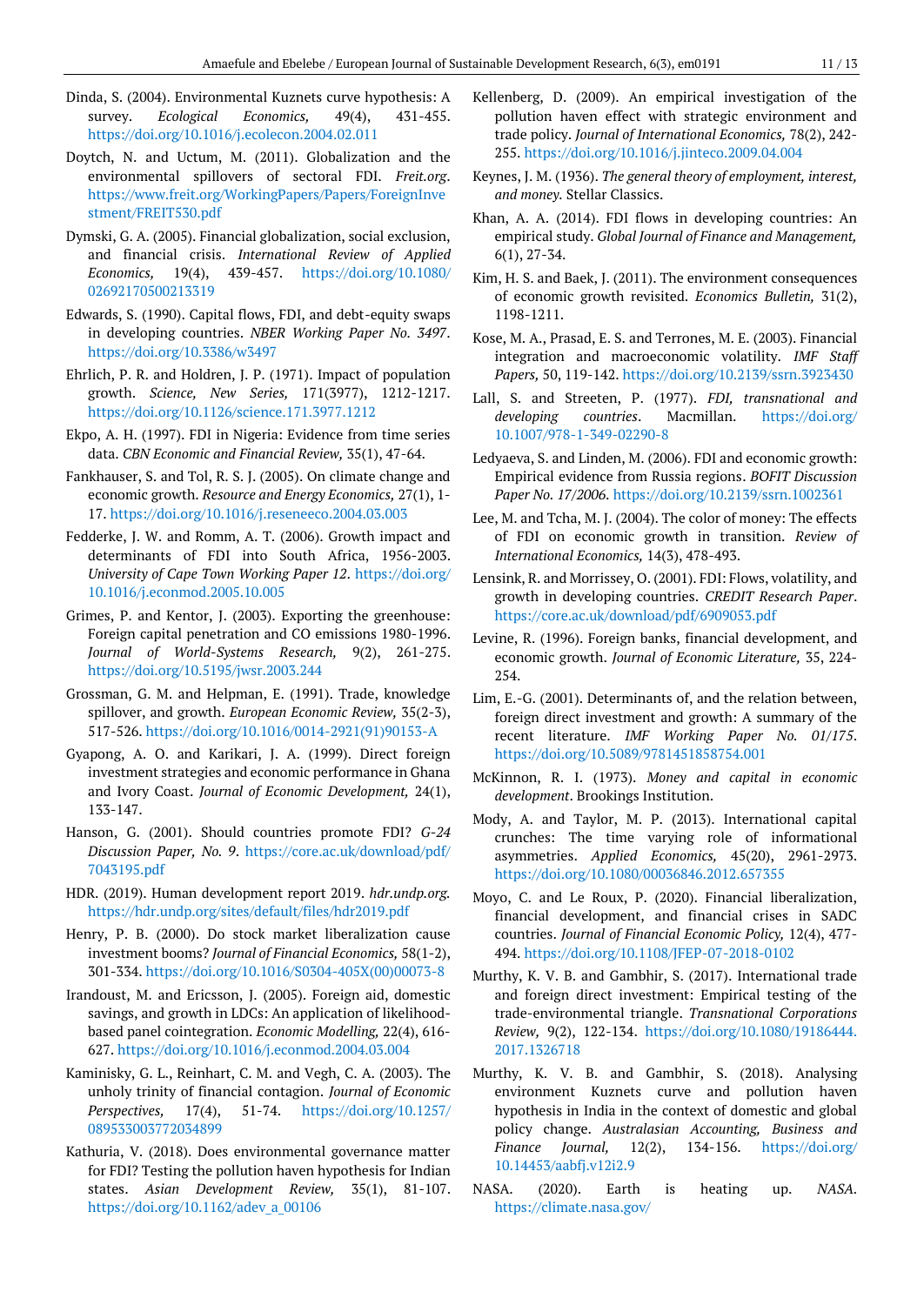- Patterson, K. N., Montanjees, M., Cardillo, C. and Motala, J. (2004). Foreign direct investment: Trend, data, availability, concepts, and recording practices. *IMF.* <https://www.imf.org/external/pubs/ft/fdi/2004/fditda.pdf>
- Pessoa, A. (2007). FDI and host country productivity: A review. *FEP Working Paper 251*. [https://econpapers.repec.org/](https://econpapers.repec.org/paper/porfepwps/251.htm) [paper/porfepwps/251.htm](https://econpapers.repec.org/paper/porfepwps/251.htm)
- Polloni-Silva, E., Ferraz, D., de Castro Camioto, F, Rebelatto, do Nascimento Rebelatto, D. A. & Moralles, H. F. (2021). Environmental Kuznets curve and the pollutionhalo/haven hypotheses: An investigation Brazilian municipalities. *Sustainability,* 13(8), 4114. [https://doi.org/](https://doi.org/10.3390/su13084114) [10.3390/su13084114](https://doi.org/10.3390/su13084114)
- Porter, M. E. (1991). America's green strategy. *Scientific American,* 264(4), 150-168. [https://doi.org/10.1038/](https://doi.org/10.1038/scientificamerican0491-168) [scientificamerican0491-168](https://doi.org/10.1038/scientificamerican0491-168)
- Reinhart, C. M., Kaminisky, G. L. and Vegh, C. A. (2002). Two hundred years of contagion. *MPRA Paper 13229.* <https://ideas.repec.org/p/pra/mprapa/13229.html>
- Reisen, H. and Soto, M. (2001). Which types of capital inflows foster developing-country growth? *International Finance,*  4(1), 1-14. <https://doi.org/10.1111/1468-2362.00063>
- Rodrik, D. and Velasco, A. (2000). Short-term capital flows. *NBER Working Paper 7364*. <https://doi.org/10.3386/w7364>
- Sauvant, K. P. and Mann, H. (2017). Strengthening the global trade and investment system for sustainable development. *World Economic Forum*. [http://e15initiative.org/wp](http://e15initiative.org/wp-content/uploads/2015/09/E15-Investment-Policy-Sauvant-and-Mann.pdf)[content/uploads/2015/09/E15-Investment-Policy-](http://e15initiative.org/wp-content/uploads/2015/09/E15-Investment-Policy-Sauvant-and-Mann.pdf)[Sauvant-and-Mann.pdf](http://e15initiative.org/wp-content/uploads/2015/09/E15-Investment-Policy-Sauvant-and-Mann.pdf)
- Schneider, F. and Frey, B. S. (1985). Economic and political determinants of foreign direct investment. *World Development,* 13(2), 161-175. [https://doi.org/10.1016/](https://doi.org/10.1016/0305-750X(85)90002-6) [0305-750X\(85\)90002-6](https://doi.org/10.1016/0305-750X(85)90002-6)
- Seker, F., Ertugrul, H. M. and Cetin, M. (2015). The impact of foreign direct investment on environmental quality: A bounds testing and causality analysis for Turkey. *Renewable and Sustainable Energy Reviews,* 52, 347-356. <https://doi.org/10.1016/j.rser.2015.07.118>
- Shahbaz, M., Nasreen, S., Abbas, F. and Anis, O. (2015). Does foreign direct investment impede environmental quality in high-, middle-, and low-income countries? *Energy Economics,* 51, 275-287. [https://doi.org/10.1016/j.eneco.](https://doi.org/10.1016/j.eneco.2015.06.014) [2015.06.014](https://doi.org/10.1016/j.eneco.2015.06.014)
- Shaw, E. S. (1973). *Financial deepening in economic development*. Oxford University Press.
- Shin, Y., Yu, B. and Greenwood-Nimmo, M. (2014). Modelling asymmetric cointegration and dynamic multipliers in a nonlinear ARDL framework. In R. Sickles and W. Horrace (Eds.), *Festschrift in honor of Peter Schmidt* (pp. 281-314). Springer[. https://doi.org/10.1007/978-1-4899-8008-3\\_9](https://doi.org/10.1007/978-1-4899-8008-3_9)
- Singhania, M. and Saini, N. (2021). Demystifying pollution haven hypothesis: Role of FDI. *Journal of Business Research*, 123, 516-528[.https://doi.org.10.1016/j.jbusres.2020.10.007](https://doi.org.10.1016/j.jbusres.2020.10.007)
- Sjöholm, F. (1999). Technology gap, competition, and spillovers from direct foreign investment: Evidence from established data. *The Journal of Development Studies,* 36(1), 53-73[. https://doi.org/10.1080/00220389908422611](https://doi.org/10.1080/00220389908422611)
- Smarzynska Javorcik, B. (2004). Does foreign direct investment increase the productivity of domestic firms? In search of spillovers through backward linkages. *American Economic Review,* 94(3), 605-627. [https://doi.org/10.1257/](https://doi.org/10.1257/0002828041464605) [0002828041464605](https://doi.org/10.1257/0002828041464605)
- Solow, R. M. (1956). A contribution to the theory of economic growth. *The Quarterly Journal Economics,* 70(1), 65-94. <https://doi.org/10.2307/1884513>
- Stefanovic, S. (2008). Market entry strategies within foreign investment decision process in transition economies. *Economic Themes,* 4, 85-100.
- Stern, N. (2013). The structure of economic modelling of the potential impacts of climate change: Grafting gross underestimation of risk onto already narrow science model. *Review of Economic Literature,* 51(3), 838-859. <https://doi.org/10.1257/jel.51.3.838>
- Stulz, R. M. (1999). International portfolio flows and security markets. *NBER Working Paper No 99-3*. [https://doi.org/](https://doi.org/10.2139/ssrn.155188) [10.2139/ssrn.155188](https://doi.org/10.2139/ssrn.155188)
- Sullivan, C. A. and Huntingford, C. (2009). *Water resources, climate change, and human vulnerability*. 18th World IMACS/MODSIM congress, Cairns/ Australia.
- Tang, S., Selvanathan, E. A. and Selvanathan, S. (2008). Foreign direct investment, domestic investment, and economic growth in China: A time series analysis. *The World Economy,* 31(10), 1292-1310. [https://doi.org/10.1111](https://doi.org/10.1111/j.1467-9701.2008.01129.x) [/j.1467-9701.2008.01129.x](https://doi.org/10.1111/j.1467-9701.2008.01129.x)
- Tintin, C. (2012). *Does FDI spur economic growth and development? A comparative study*. [https://www.etsg.org/](https://www.etsg.org/ETSG2012/Programme/Papers/73.pdf) [ETSG2012/Programme/Papers/73.pdf](https://www.etsg.org/ETSG2012/Programme/Papers/73.pdf)
- Tol, R. S. J. (2008). Why worry about climate change? A research agenda. *Environmental Values,* 17(4), 437-470. <https://doi.org/10.3197/096327108X368485>
- Umoh, O., Jacob, A. O. and Chuku, C. A. (2012). Foreign direct investment and economic growth in Nigeria: An analysis of the endogenous effects. *Current Research Journal of Economic Theory,* 4(3), 53-66.
- UNCTAD. (2000). World investment report 2000. *UNCTAD*. [https://unctad.org/system/files/official-document/wir200](https://unctad.org/system/files/official-document/wir2000_en.pdf) [0\\_en.pdf](https://unctad.org/system/files/official-document/wir2000_en.pdf)
- Wang, S., Zhao, T., Zheng, H. and Hu, J. (2017). The STIRPAT analysis on carbon emission in Chinese cities: An asymmetric laplace distribution mixture model. *Sustainability,* 9(12), 2237. [https://doi.org/10.3390/su9122](https://doi.org/10.3390/su9122237) [237](https://doi.org/10.3390/su9122237)
- Wei, S.-J. (2001). Domestic crony capitalism and international fickle capital: Is there a connection? *International Finance,*  4, 15-46. <https://doi.org/10.1111/1468-2362.00064>
- Wheeler, D. and Mody, A. (1992). International investment location decisions: The case of U.S. firms. *Journal of International Economics,* 33(1-2), 57-76. [https://doi.org/](https://doi.org/10.1016/0022-1996(92)90050-T) [10.1016/0022-1996\(92\)90050-T](https://doi.org/10.1016/0022-1996(92)90050-T)
- World Bank. (2001). GDF report. *World Bank*. [https://www.worldbank.org/en/publication/gfdr/data/glob](https://www.worldbank.org/en/publication/gfdr/data/global-financial-development-database) [al-financial-development-database](https://www.worldbank.org/en/publication/gfdr/data/global-financial-development-database)